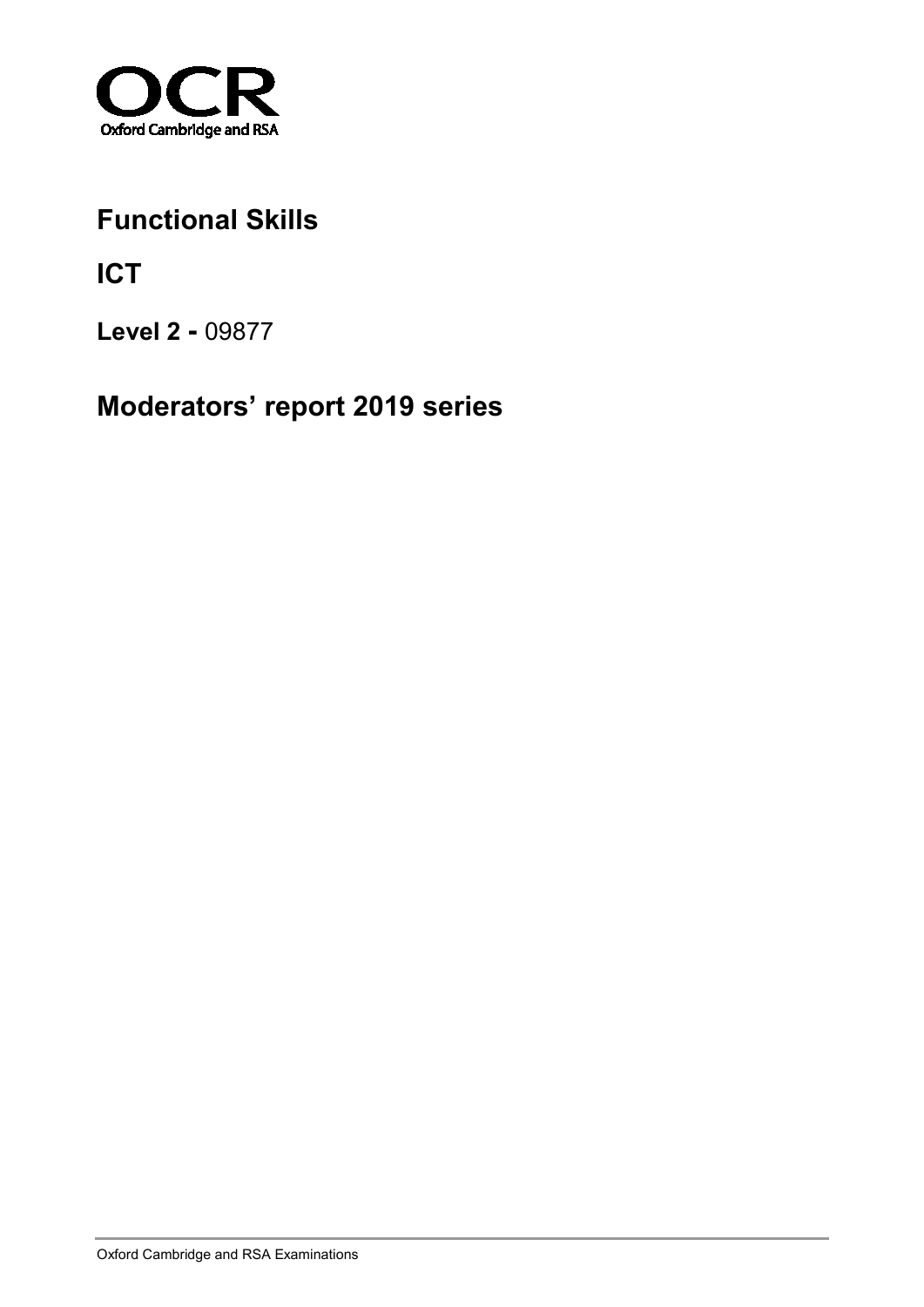#### **About this Moderators' report**

This report on the 2019 series assessments aims to highlight:

- areas where students were more successful
- main areas where students may need additional support and some reflection
- points of advice for future examinations

It is intended to be constructive and informative and to promote better understanding of the specification content, of the operation of the scheme of assessment and of the application of assessment criteria.

The report also includes links and brief information on:

- A reminder of our **post-results services** including **reviews of results**
- Link to **grade boundaries**
- **Further support that you can expect from OCR**, such as our CPD programme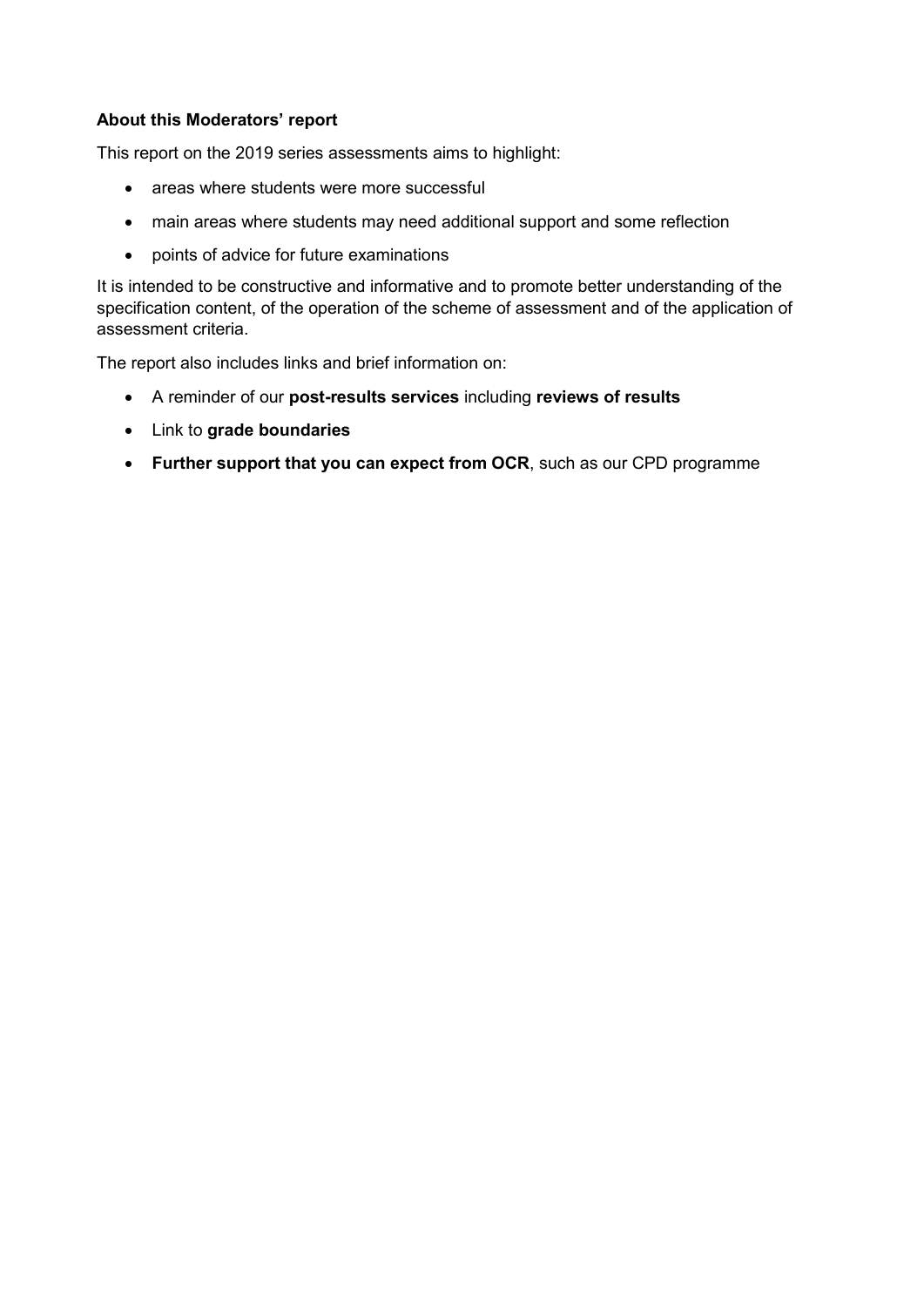#### **Reviews of results**

If any of your students' results are not as expected you may wish to consider one of our reviews of results services. For full information about the options available visit the [OCR website.](http://ocr.org.uk/administration/stage-5-post-results-services/enquiries-about-results/) If University places are at stake you may wish to consider priority service 2 reviews of marking which have an earlier deadline to make sure your reviews are processed in time for university applications: [http://www.ocr.org.uk/administration/stage-5-post-results-services/enquiries-about](http://www.ocr.org.uk/administration/stage-5-post-results-services/enquiries-about-results/service-2-priority-service-2-2a-2b/)[results/service-2-priority-service-2-2a-2b/](http://www.ocr.org.uk/administration/stage-5-post-results-services/enquiries-about-results/service-2-priority-service-2-2a-2b/)

#### **Grade boundaries**

Grade boundaries for this, and all other assessments, can be found on the [OCR website](http://www.ocr.org.uk/administration/stage-4-results/grade-boundaries/).

#### **Further support from OCR**

# **CPD Training**

Attend one of our popular CPD courses to hear exam feedback directly from a senior assessor or drop in to an online Q&A session.

Please find details for all our courses on the relevant subject page on our website.

[www.ocr.org.uk](https://www.ocr.org.uk/)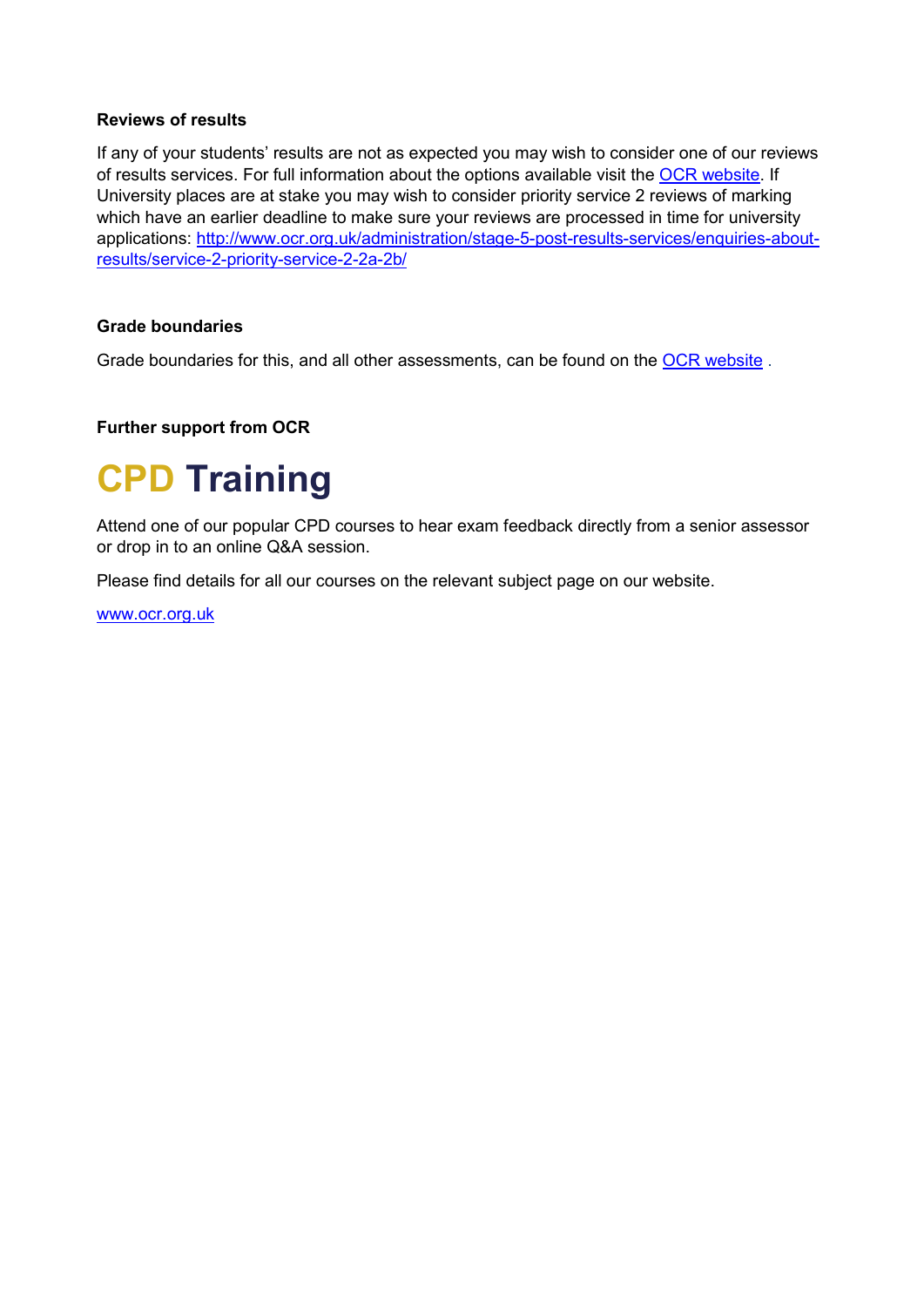#### **CONTENTS**

| <b>Content</b> | Page |
|----------------|------|
|                |      |
|                |      |
|                |      |
|                |      |
|                |      |



#### Would you prefer a **Word version?**

Did you know that you can save this pdf as a Word file using Acrobat Professional?

Simply click on File > Save As Other ... and select Microsoft Word

(If you have opened this PDF in your browser you will need to save it first. Simply right click anywhere on the page and select Save as . . . to save the PDF. Then open the PDF in Acrobat Professional.)

If you do not have access to Acrobat Professional there are a number of free applications available that will also convert PDF to Word (search for *pdf to word* converter).



We value your feedback We'd like to know your view on the<br>resources we produce. By clicking on the<br>icon above you will help us to ensure that our resources work for you.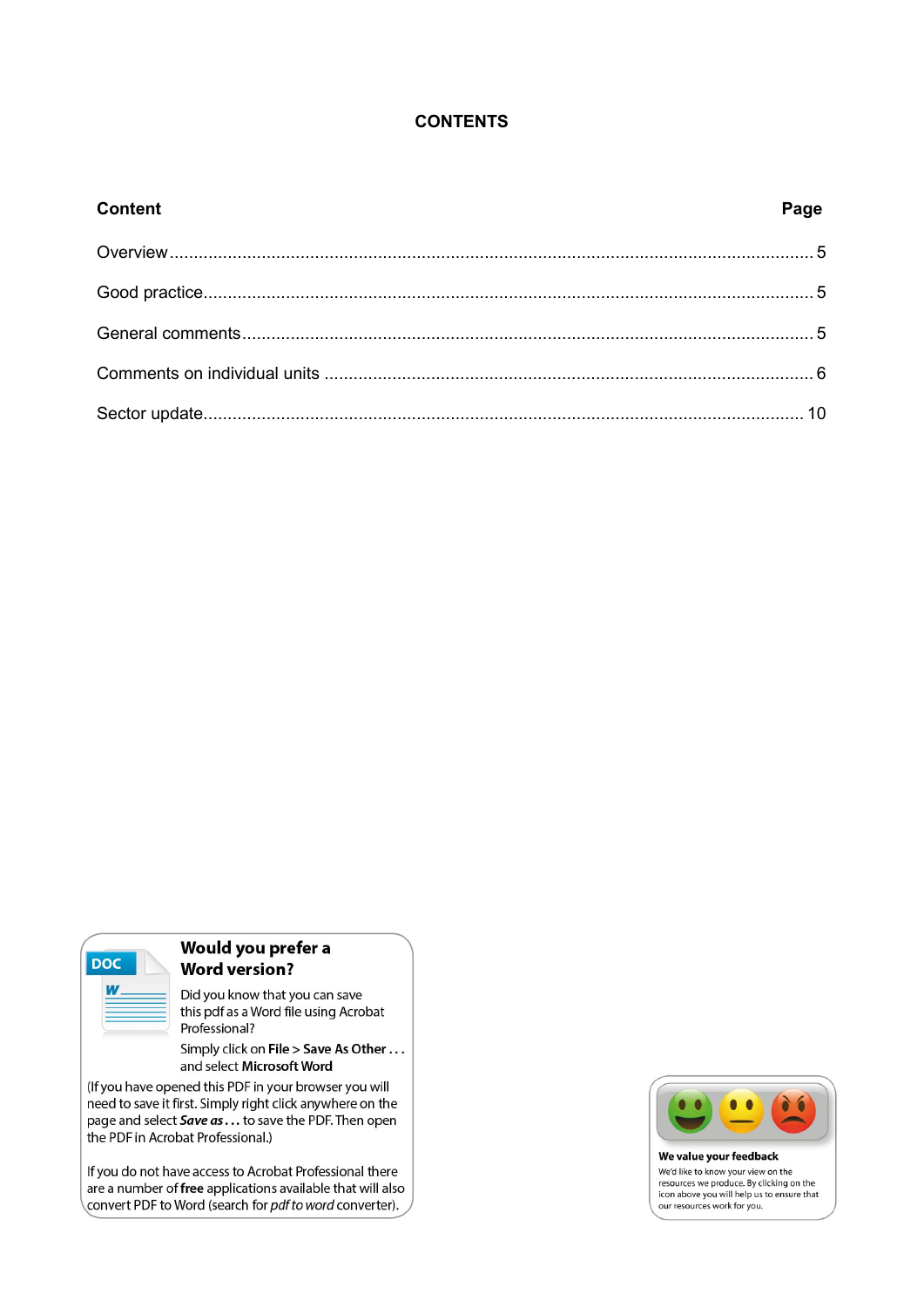#### *OCR Report to Centres – June 2019*

#### <span id="page-4-0"></span>**Overview**

The Functional Skills ICT Level 2 assessment is accessed by a variety of candidates from a broad range of centres including, school, colleges, adult education, training organisations, special education centres, voluntary organisations and offender institutions.

The on-screen testing route continues to be a popular option for many centres with an increased up take over the last year.

A variety of resources are available for use by centres by accessing the OCR website and on OCR's CPD Hub.

#### <span id="page-4-1"></span>**Good practice**

Centres should make sure that candidates are sufficiently prepared for the assessment with all of the skills and knowledge required. The OCR Deliverer's Handbook publication (accessible on the OCR website) identifies the range of skills and knowledge required for the scheme.

The majority of centres administer the tests in a timely manner. In instances where a centre is entering a number of candidates for a test on the same day, it is beneficial if, rather than each candidate being submitted as an individual batch, all of the candidates are entered as one single batch.

#### <span id="page-4-2"></span>**General comments**

The Functional Skills assessments present candidates with 'open response' tasks. As a result there will be a range of acceptable solutions for each task in the assessment.

All centres should make sure that candidates have good opportunity to make use of the sample assessment material and learning activities available on the OCR website. Practice assessment materials are available for candidates using either the paper based route or the on-screen route. candidates should be familiar with these sample assessments before sitting the live assessment.

When preparing candidates to submit scripts through the Computer Based Testing route, centres should make sure that candidates are fully familiar with the correct procedures for uploading files and the correct file saving protocols (e.g. no special characters used in filenames). Files that have been saved inappropriately or incorrectly uploaded may not be accessible to examiners resulting in zero marks for that task.

When preparing candidates to submit scripts through the paper based route, centres should make sure that candidates are aware of the importance of producing screen prints that are of a sufficient size and quality to be clearly legible for the examiner to award marks. Candidates commonly lose marks for the file management and email tasks as the screen prints submitted are too small to read. For paper based entries candidates should be taught the importance of ensuring that they have entered their name on every printout submitted to avoid losing the marks for that printout.

Sequences of screen prints/file saves showing the step by step processes used to complete each task are not required.

All unused questions papers must be returned to OCR with the completed scripts. Unused papers must be accompanied by a completed 'Important Notice' (A507) form. Unused papers must be not under any circumstances be used as past papers for teaching or for examination practice.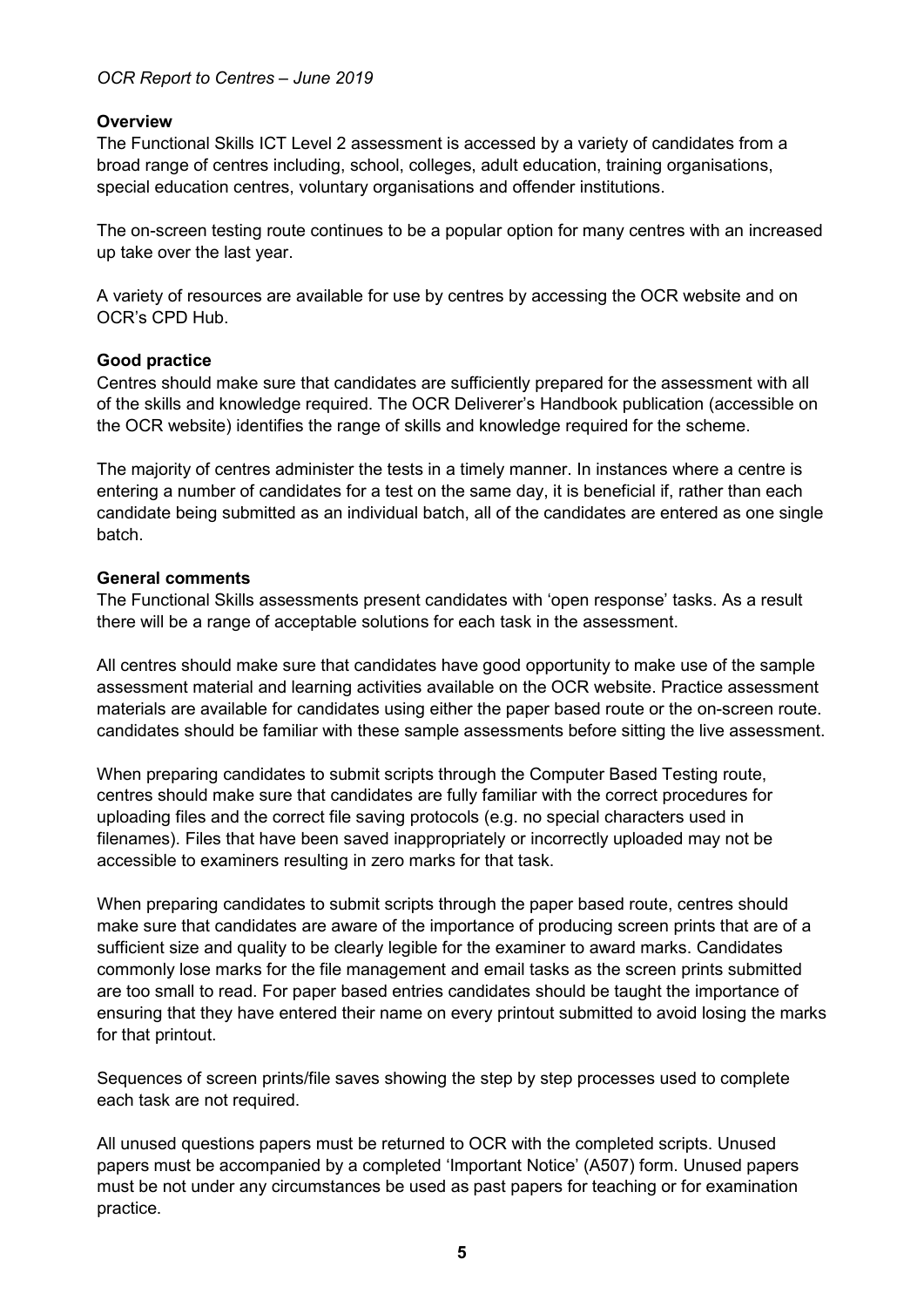### <span id="page-5-0"></span>**Comments on individual units**

| <b>Skill standard</b>                                                                                                                         | <b>Common issues with evidence</b>                                                                                                                                                                                                                                                                                                                                                                                                                                                                                                                                                                                                                                                                                                                                                         |
|-----------------------------------------------------------------------------------------------------------------------------------------------|--------------------------------------------------------------------------------------------------------------------------------------------------------------------------------------------------------------------------------------------------------------------------------------------------------------------------------------------------------------------------------------------------------------------------------------------------------------------------------------------------------------------------------------------------------------------------------------------------------------------------------------------------------------------------------------------------------------------------------------------------------------------------------------------|
| 2.1<br>Plan solutions to complex<br>tasks by analysing the<br>necessary stages                                                                | candidates fail to analyse the specified task and plan<br>how to use ICT effectively to tackle the task.                                                                                                                                                                                                                                                                                                                                                                                                                                                                                                                                                                                                                                                                                   |
| 2.2<br>Select and interact with and<br>use ICT systems safely and<br>securely for a complex task in<br>non-routine and unfamiliar<br>contexts | candidates do not select appropriate software<br>$\bullet$<br>applications to complete the tasks. For example, using a<br>word processing table, rather than appropriate software<br>such as spreadsheets or databases, to sort and select<br>records.<br>candidates fail to demonstrate use of the range of<br>$\bullet$<br>interface features required at this level to complete tasks<br>efficiently. For example, failing to use the grouping<br>feature in the production of a graphic/failing to maintain<br>the proportions of a graphic when resizing.                                                                                                                                                                                                                             |
| 2.3<br>Manage information storage<br>to enable efficient retrieval                                                                            | candidates fail to appropriately save and organise files<br>$\bullet$<br>created in the examination, for example, by creating a<br>new folder.<br>candidates frequently fail to use meaningful names for<br>$\bullet$<br>any new folder(s) and files created. Folder names and<br>file names should clearly indicate the content within the<br>context/topic of the assessment task completed. For<br>example, 'FS exam' is not a meaningful folder name as it<br>does identify a topic.<br>candidates entering by the on-screen route fail to use<br>$\bullet$<br>appropriate file types for the files created in the<br>examination. For example, inappropriately saving all files<br>in pdf format which renders the files inaccessible for any<br>necessary amendments or corrections. |
| 24<br>Use appropriate search<br>techniques to locate and<br>select relevant information                                                       | evidence screen prints submitted are frequently too<br>٠<br>small to be legible.<br>candidates fail to provide evidence of the search criteria<br>used to find the information required. For example, a<br>screen print evidencing the search criteria used in a<br>search engine.<br>candidates do not use all the appropriate key words to<br>$\bullet$<br>make their search efficient.                                                                                                                                                                                                                                                                                                                                                                                                  |
| 2.5<br>Select information from a<br>variety of sources to meet<br>requirements of a complex<br>task                                           | candidates lose marks for failing to check the validity of<br>$\bullet$<br>information selected. For example, selecting information<br>from a website that is out of date.<br>candidates fail to select all, and only all, the specified<br>$\bullet$<br>information from that found. For example, specified<br>prices selected and additional prices or two only of three<br>requested prices.                                                                                                                                                                                                                                                                                                                                                                                            |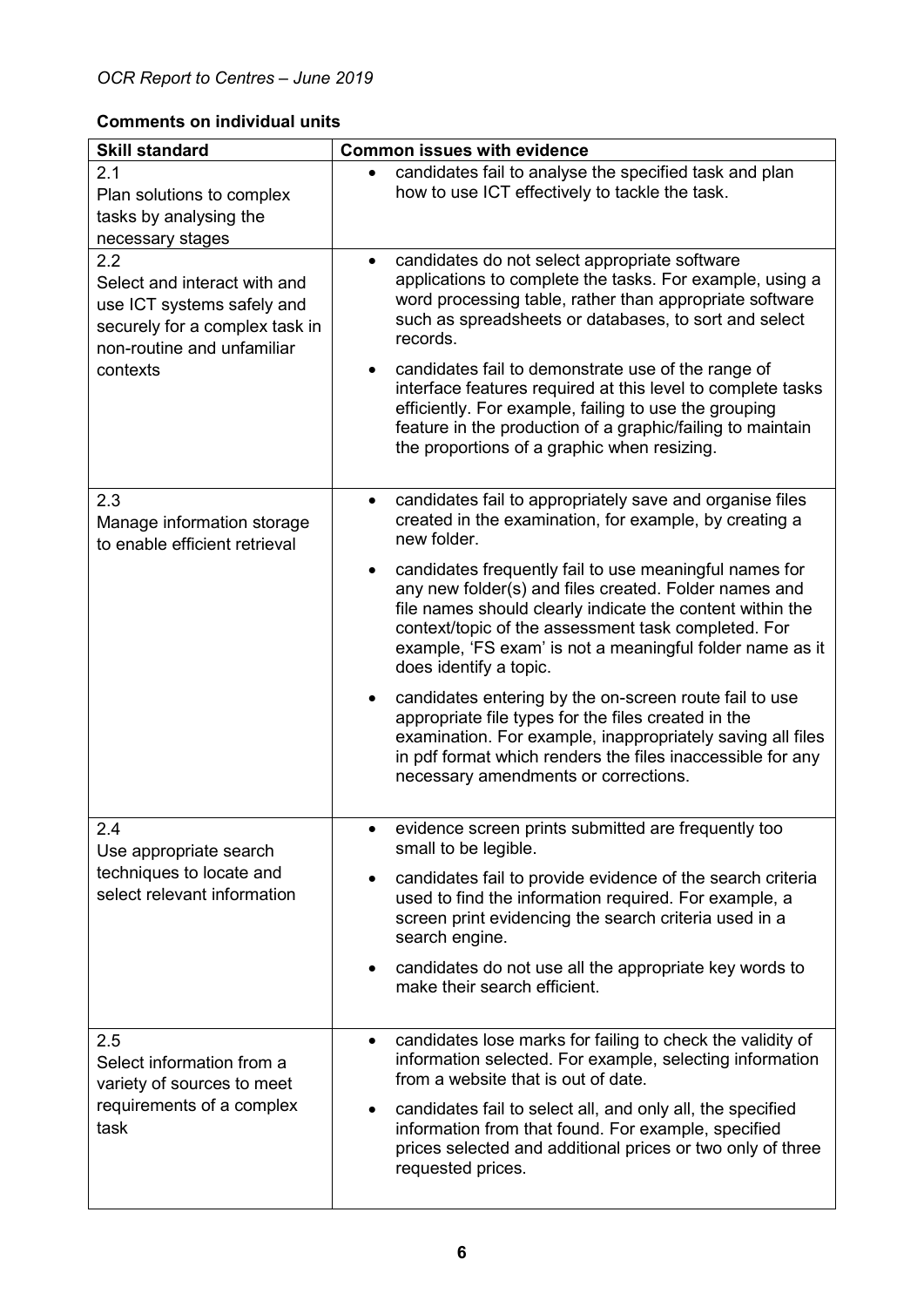| 2.6                                                                                                                 | Charting: -                                                                                                                                                                                                          |
|---------------------------------------------------------------------------------------------------------------------|----------------------------------------------------------------------------------------------------------------------------------------------------------------------------------------------------------------------|
| Enter, develop and refine<br>information using appropriate<br>software to meet<br>requirements of a complex<br>task | candidates fail to select the appropriate information to<br>$\bullet$<br>create the specified chart. Most commonly all the<br>information has been charted/selected rather than the<br>requested information.        |
|                                                                                                                     | candidates do not produce an appropriate chart type. For<br>$\bullet$<br>example, a comparative line chart rather than a scatter<br>graph, or, two single series pie charts rather than a<br>comparative line chart. |
|                                                                                                                     | candidates fail to enter a chart title or the title entered is<br>$\bullet$<br>not meaningful to the data charted.                                                                                                   |
|                                                                                                                     | candidates fail to add meaningful axis titles and labels.<br>$\bullet$                                                                                                                                               |
|                                                                                                                     | candidates fail to make sure that the legend is<br>$\bullet$<br>meaningful for the chart created or is removed where not<br>required, for example, a single series bar or line chart.                                |
|                                                                                                                     | Records: -                                                                                                                                                                                                           |
|                                                                                                                     | candidates fail to add new field(s) to the data file<br>$\bullet$<br>provided in order to record the new information given.                                                                                          |
|                                                                                                                     | candidates do not enter an appropriate field name for<br>any new field that has been added.                                                                                                                          |
|                                                                                                                     | candidates enter the new data inaccurately.<br>$\bullet$                                                                                                                                                             |
|                                                                                                                     | candidates fail to use the correct search criteria to select<br>$\bullet$<br>the specified records.                                                                                                                  |
|                                                                                                                     | candidates fail to present only the appropriate details in<br>$\bullet$<br>the list produced. For example, fields containing the<br>discrete data used for filtering should not be included in<br>the final list.    |
|                                                                                                                     | Graphics: -                                                                                                                                                                                                          |
|                                                                                                                     | candidates fail to make sure that the object shapes are<br>used consistently in the graphic.                                                                                                                         |
|                                                                                                                     | candidates fail to make sure that the graphic produced is<br>balanced. For example, consistent alignment and<br>formatting of any labels.                                                                            |
|                                                                                                                     | candidates fail to check that objects used in the graphic<br>$\bullet$<br>are clearly displayed and do not overlap or have broken<br>lines.                                                                          |
|                                                                                                                     | candidates fail to check the accuracy of text entered in<br>the graphic. For example, inconsistent use of<br>capitalisation for labels.                                                                              |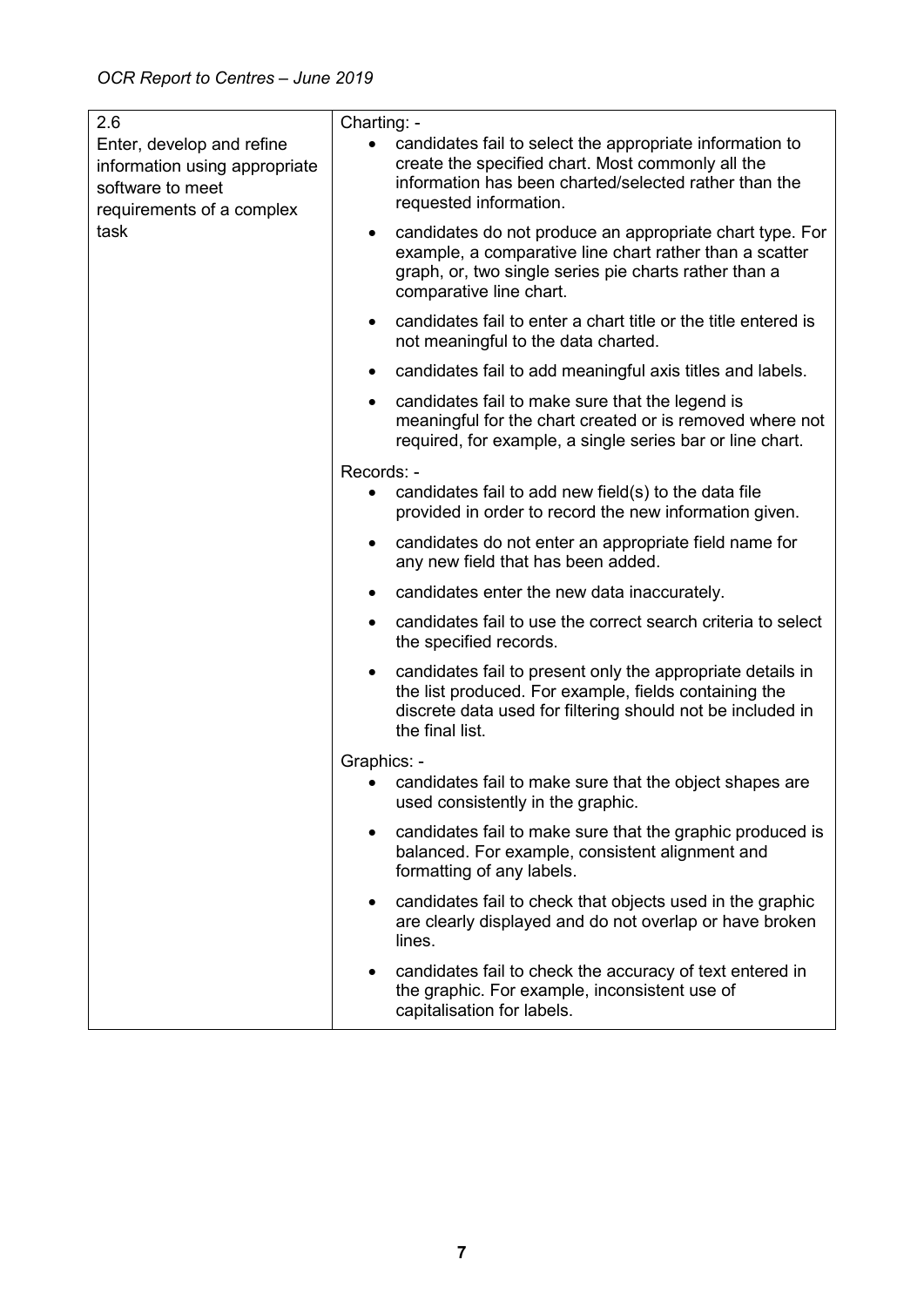| 2.7<br>Use appropriate software to<br>meet the requirements of a<br>complex data-handling task | formulae constructed by candidates, to calculate the<br>$\bullet$<br>required values, are not effective.                                                                                                                                                                                                                |
|------------------------------------------------------------------------------------------------|-------------------------------------------------------------------------------------------------------------------------------------------------------------------------------------------------------------------------------------------------------------------------------------------------------------------------|
|                                                                                                | candidates fail to produce evidence of the formulae used<br>$\bullet$<br>or provide evidence that does not show the use of<br>replication. For example, a screen print of an individual<br>cell containing a formula, or the formula bar, are<br>provided rather than a printout of the spreadsheet in<br>formula view. |
|                                                                                                | candidates do not enter label(s) for any new value(s)<br>$\bullet$<br>calculated or add label(s) that are not meaningful for the<br>value(s).                                                                                                                                                                           |
|                                                                                                | candidates do not select the specified records.<br>$\bullet$                                                                                                                                                                                                                                                            |
|                                                                                                | candidates fail to present only the appropriate details in<br>$\bullet$<br>the list produced. For example, fields containing discrete<br>data used for filtering should not be included in the final<br>list.                                                                                                           |
| 2.8                                                                                            | candidates enter email address(es) inaccurately.<br>$\bullet$                                                                                                                                                                                                                                                           |
| Use communications<br>software to meet the<br>requirements of a complex<br>task                | candidates fail to provide evidence of creating a<br>$\bullet$<br>distribution list. For example, many candidates provide<br>evidence only of adding the email addresses to their<br>address book/contacts list and fail to show that these<br>have been added to a distribution list/group.                            |
|                                                                                                | candidates do not enter a subject for the email or enter a<br>$\bullet$<br>subject that is not meaningful for the content of the<br>email. For example, 'presentation' is not a meaningful<br>subject as it does not explain the content of the attached<br>presentation.                                               |
|                                                                                                | candidates fail to attach a compressed folder to the<br>$\bullet$<br>email.                                                                                                                                                                                                                                             |
|                                                                                                | candidates fail to attach the specified file(s) to the email.                                                                                                                                                                                                                                                           |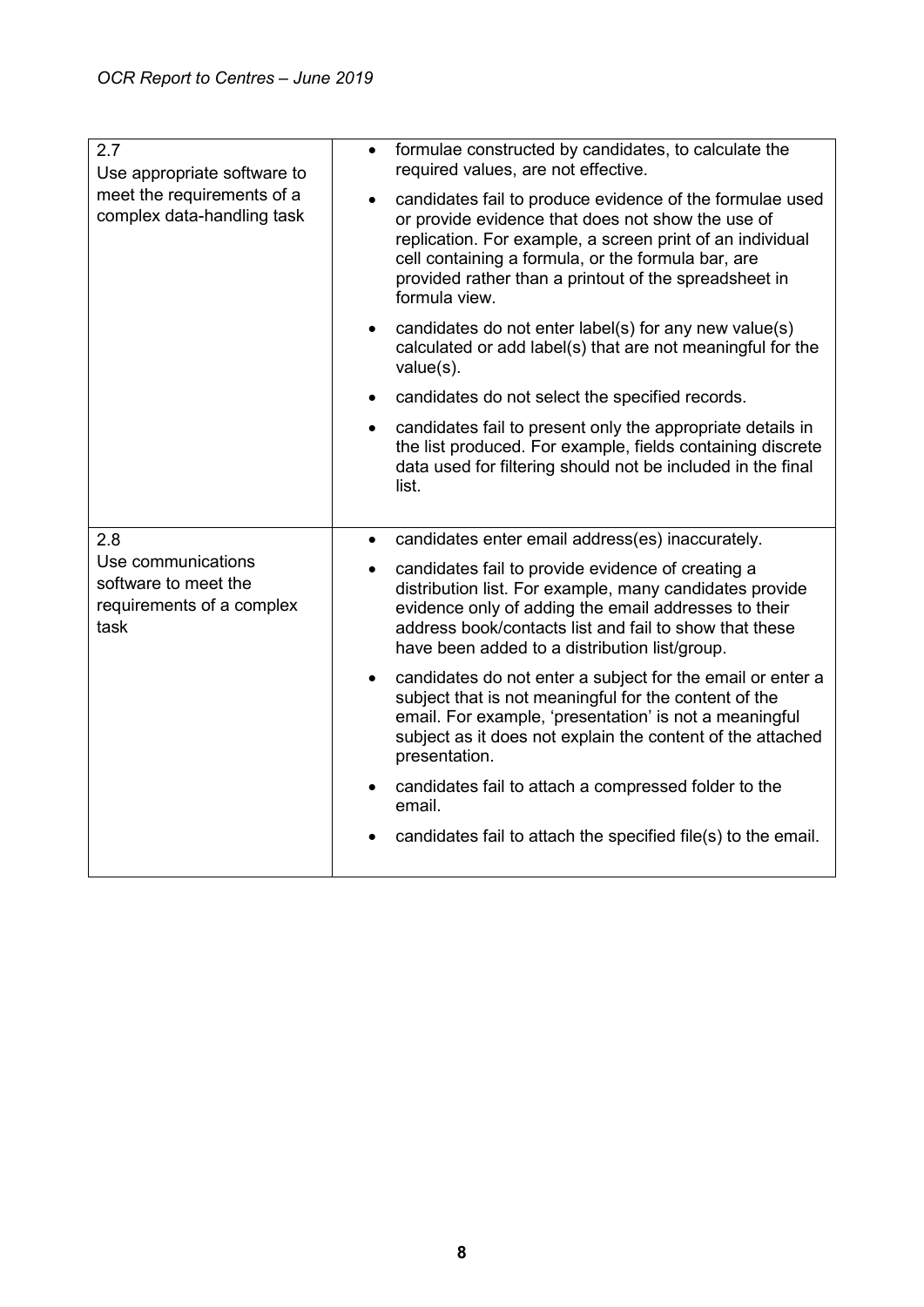| 2.9<br>Combine and present<br>information to meet the<br>requirements of a complex<br>task                             | candidates frequently amend the text provided or enter<br>$\bullet$<br>additional text.                                                                                                                                               |
|------------------------------------------------------------------------------------------------------------------------|---------------------------------------------------------------------------------------------------------------------------------------------------------------------------------------------------------------------------------------|
|                                                                                                                        | candidates often insert additional unrequested items to<br>the document. For example, inserting the chart and the<br>original spreadsheet values.                                                                                     |
|                                                                                                                        | the specified pieces of information are not inserted in the<br>$\bullet$<br>appropriate locations in the text provided. Many<br>candidates insert all the required information<br>inappropriately at the end of the provided text.    |
|                                                                                                                        | candidates do not enter the standard information<br>required for certain publications. For example, date,<br>appropriate salutation and complimentary close when<br>producing a letter.                                               |
|                                                                                                                        | candidates fail to enter a title for the publication, when<br>$\bullet$<br>required, or enter a title that is not meaningful for the<br>content of the publication.                                                                   |
|                                                                                                                        | candidates fail to proof-read and check their publication<br>to make sure that the information is accurate and the<br>meaning is clear.                                                                                               |
|                                                                                                                        | many candidates entering through the on-screen route<br>fail to provide evidence of using specified document<br>settings. For example, a file or screen print evidencing<br>that a presentation has been to set to print as handouts. |
| 2.10<br>Evaluate the selection, use<br>and effectiveness of ICT<br>tools and facilities used to<br>present information | candidates do not plan effectively how to present all the<br>$\bullet$<br>specified information in order to be clear and meaningful.                                                                                                  |
|                                                                                                                        | candidates fail to use software facilities efficiently. For<br>$\bullet$<br>example, to align text within cells to display information<br>appropriately in a table.                                                                   |
|                                                                                                                        | candidates fail to check that all information is formatted<br>consistently and appropriately. For example, all<br>information sheet body text should be formatted to<br>display consistent font, font size and alignment.             |
|                                                                                                                        | candidates fail to make sure that all information<br>presented in the publication is balanced. For example, to<br>crop screen prints in order to remove excess/unspecified<br>content (internet menu bars, etc).                      |
|                                                                                                                        |                                                                                                                                                                                                                                       |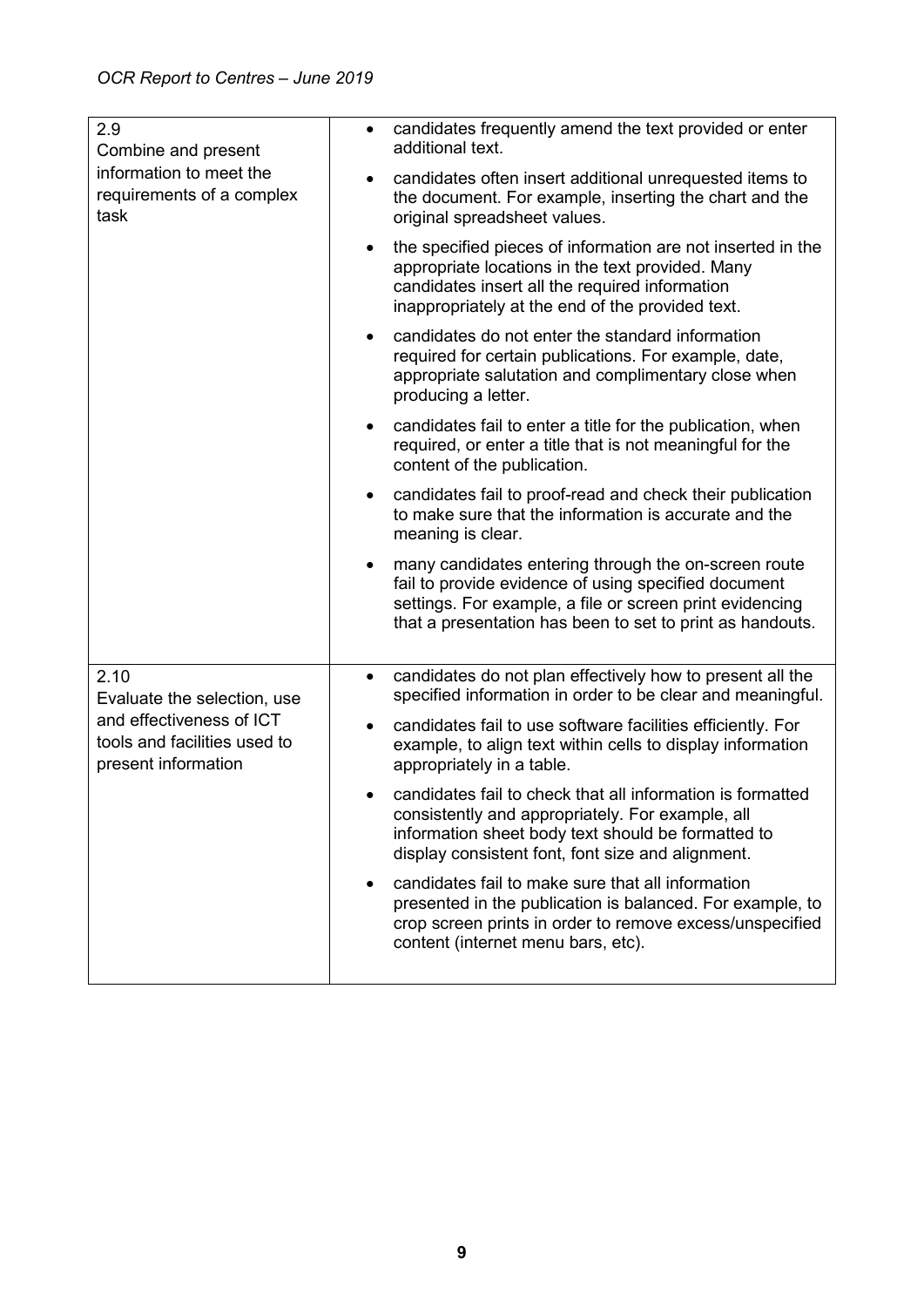#### <span id="page-9-0"></span>**Sector update**

The Department for Education are reviewing the content, delivery and assessment of the Functional Skills ICT qualifications. The current intent is for the reformed digital qualifications to be launched in September 2021.

As yet there has been no final decision with regard to the type of assessments to be produced or in relation to the content of the new Digital Functional Skills ICT qualification.